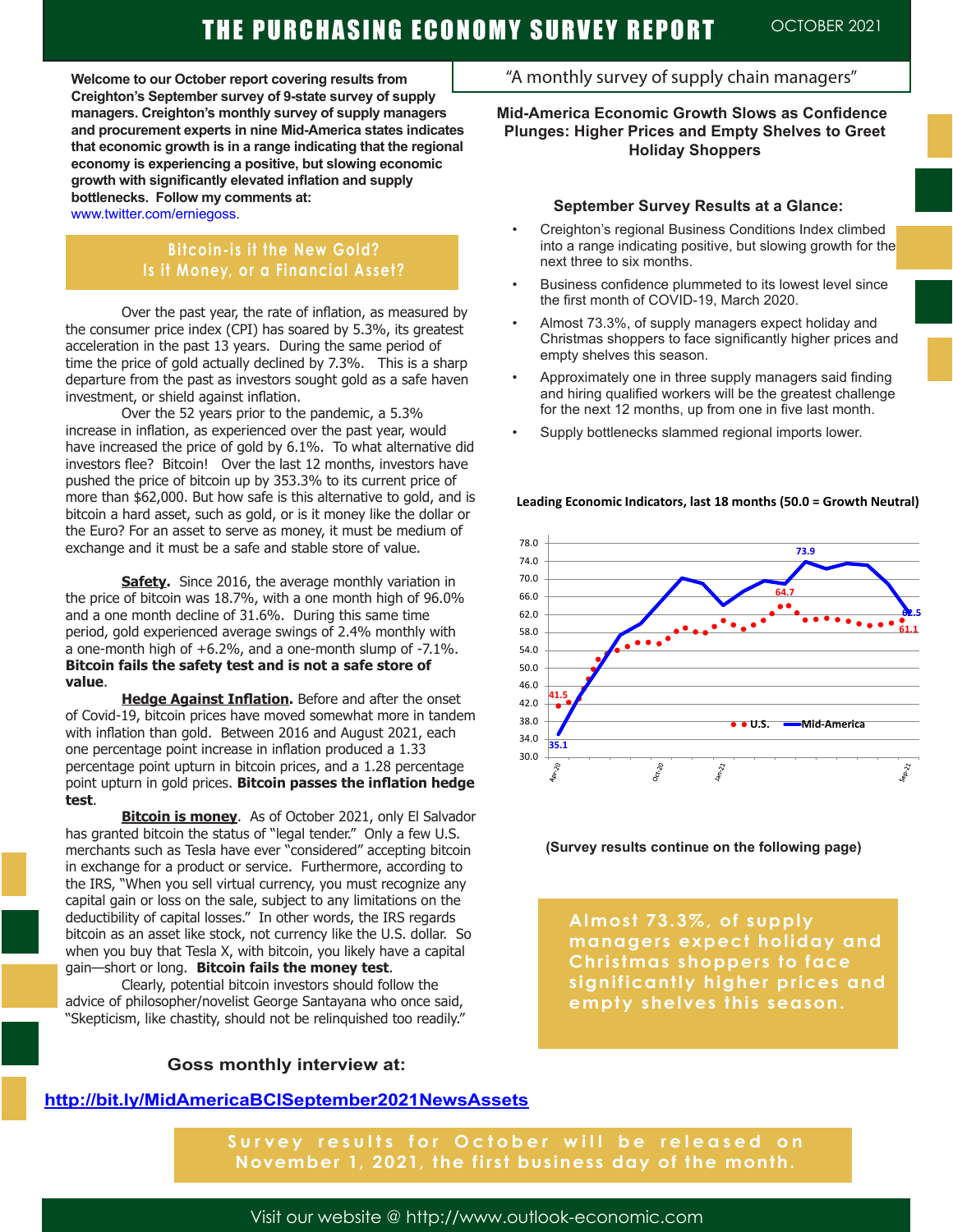# THE PURCHASING ECONOMY SURVEY REPORT OCTOBER 2021

OMAHA, Neb. (Oct. 1, 2021) – Since declining to a record low in April of last year, the Creighton University Mid-America Business Conditions Index, a leading economic indicator for the nine-state region stretching from Minnesota to Arkansas, has remained above growth neutral for 16 of the last 17 months.

**Overall Index:** The Business Conditions Index, which uses the identical methodology as the national ISM, ranges between 0 and 100, declined to a still solid 61.6 from August's 68.9. Supply managers reported that worker shortages represented the greatest challenge for the next 12 months and was restraining growth.

Creighton's monthly survey results indicate the region is adding manufacturing business activity at a positive pace, and that regional growth will remain solid, but somewhat slower. Supply chain bottlenecks and labor shortages remain the primary obstacles to growth.

Almost three of four, or 73.3%, of supply managers expect holiday and Christmas shoppers to face significantly higher prices and empty shelves this season. The message from supply managers is to order early.

As reported by one supply manager, "Critical supplies are now on allocation for the first time in decades."

**Employment:** The regional employment index remained above growth neutral for September, but sank to 56.7 from August's 64.6. Even with strong manufacturing job growth, the region has yet to recover all job losses from the pandemic. The latest U.S. Bureau of Labor Statistics data indicate that current regional nonfarm employment is down by 472,000 jobs, or 3.4%, compared to pre-COVID-19 levels.

Average hourly wages for all manufacturing workers in MidAmerica expanded by 2.6% over the last 12 months compared to a stronger 3.0% for the same period between 2019 and 2020.

Even with solid job growth for the month, firms continue to report difficulties in finding and hiring new workers. Approximately one in three supply managers said finding and hiring qualified workers will be the greatest challenge for the next 12 months. This is up from one in five from the previous month that expected labor shortages to be a top challenge.

Other September comments from supply mangers were: • "Complex supply issues. USA should be able to muddle through the holidays. Markets and economy may contract significantly next year."

• "Speechless with a side of 'I told you so' nine months ago. This administration will kill America as we know it and not for the better."

• "Concerns about the world relationships will play into the economy."

**Wholesale Prices:** The wholesale inflation gauge for the month slipped to 94.9 from August's 95.0. Creighton's monthly survey is tracking the highest and most consistent inflationary pressures in more than a quarter of a century of conducting the survey.

As reported by supply managers, rising input prices represented the third greatest challenge or threat faced by their firm over the next 12 months.

Commodity prices are up approximately 19.9% over the last 12 months, according to U.S. Bureau of Labor Statistics data. Supply managers in Creighton's June survey expect prices for their firm's products to advance by 7.7% for the next 12 months.

### "A monthly survey of supply chain managers"

**Confidence:** Looking ahead six months, economic optimism, as captured by the September Business Confidence Index, plummeted to 37.0. its lowest level since the onset of COVID-19 in Quarter 1, 2020, and down from 53.5 in August. This is the fourth straight month that the index has declined.

**Inventories:** The regional inventory index, reflecting levels of raw materials and supplies, sank to 48.3 from 54.9 in August.

Approximately 32% of supply managers indicated supply chains bottlenecks represented their firm's greatest threat for the next 12 months.

**Trade:** Despite supply chain bottlenecks, regional export numbers were solid for the month. The new export orders index declined to a solid 59.5 from August's 64.7. Supply bottlenecks pushed the September import reading to a lower 37.0 from 52.4 in August.

Other survey components of the September Business Conditions Index were: new orders fell to 64.4 from 75.8 in August; the production or sales index declined to 55.2 from August's 65.0; and the index reading for the speed of deliveries of raw materials and supplies dipped to 83.4 from August's 84.5. A lower reading indicates more timely deliveries.

The Creighton Economic Forecasting Group has conducted the monthly survey of supply managers in nine states since 1994 to produce leading economic indicators of the Mid-America economy. States included in the survey are Arkansas, Iowa, Kansas, Minnesota, Missouri, Nebraska, North Dakota, Oklahoma and South Dakota.

The forecasting group's overall index, referred to as the Business Conditions Index, ranges between 0 and 100. An index greater than 50 indicates an expansionary economy over the course of the next three to six months.

The Business Conditions Index is a mathematical average of indices for new orders, production or sales, employment, inventories and delivery lead time. This is the same methodology, used since 1931 by the Institute for Supply Management (ISM), formerly the National Association of Purchasing Management. The Mid-America report is produced independently of the national ISM.

#### **MID-AMERICA STATES**

#### **ARKANSAS**

The September Business Conditions Index for Arkansas declined to 60.0 from 69.3 in August. Components from the September survey of supply managers were: new orders at 64.1, production or sales at 54.4, delivery lead time at 81.7, inventories at 44.8, and employment at 54.8. Average hourly wages for all manufacturing workers in Arkansas expanded by 4.9% over the last 12 months compared to 2.4% for the same period between 2019 and 2020.

#### **IOWA**

Iowa's Business Conditions Index for September dropped to 62.8 from 68.2 in August. Components of the overall September index were: new orders at 64.6, production, or sales, at 55.6, delivery lead time at 84.4, employment at 58.0, and inventories at 51.1. Average hourly wages for all manufacturing workers in Iowa expanded by 1.7% over the last 12 months compared to 2.4% for the same period between 2019 and 2020.

#### **KANSAS**

The Kansas Business Conditions Index for September declined to 62.0 from 70.4 in August. Components of the leading economic indicator from the monthly survey of supply managers were: new orders at 64.5, production or sales at 55.3, delivery lead time at 83.6, employment at 57.1, and inventories at 49.3. Average hourly wages for all manufacturing workers in Kansas expanded by 2.2% over the last 12 months compared to 1.7% for the same period between 2019 and 2020.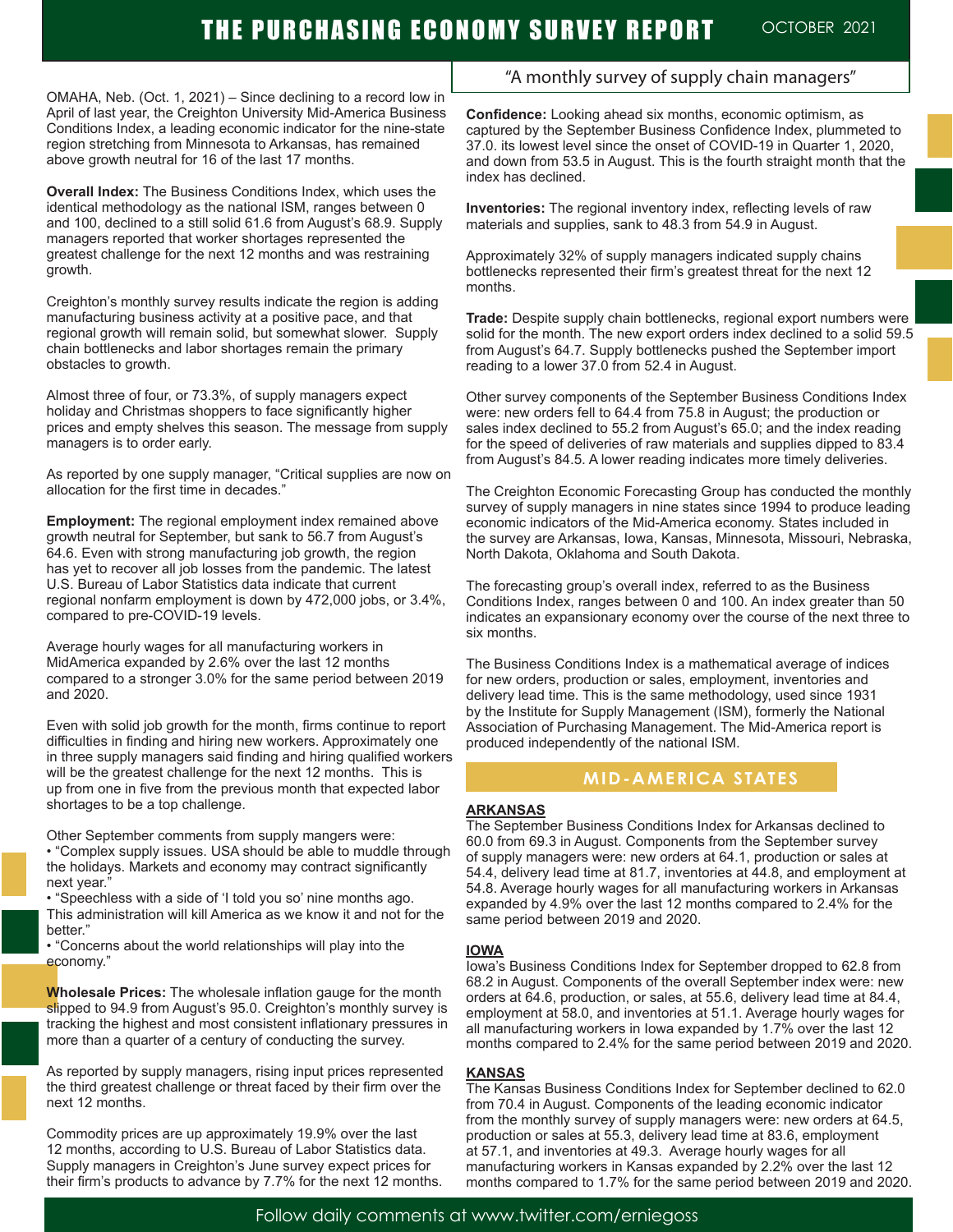#### **MINNESOTA**

The September Business Conditions Index for Minnesota dropped to 68.5, a regional high for this month, from August's 71.1. Components of the overall September index were: new orders at 65.7, production or sales at 58.1, delivery lead time at 90.1, inventories at 64.2, and employment at 64.5. Average hourly wages for all manufacturing workers in Minnesota expanded by 2.4% over the last 12 months compared to 5.6% for the same period between 2019 and 2020.

#### **MISSOURI**

The September Business Conditions Index for Missouri rose to 61.4 from 75.2 in August. Components of the overall index from the survey of supply managers for September were: new orders at 64.4, production or sales at 55.1, delivery lead time at 83.1, inventories at 48.0, and employment at 56.4. Average hourly wages for all manufacturing workers in Missouri expanded by 2.2% over the last 12 months compared to 3.4% for the same period between 2019 and 2020.

#### **NEBRASKA**

Nebraska's overall index for September sank to 65.5 from 68.6 in August. Components of the index from the monthly survey of supply managers for September were: new orders at 65.1, production or sales at 56.8, delivery lead time at 87.1, inventories at 57.2, and employment at 61.1. Average hourly wages for all manufacturing workers in Nebraska expanded by 1.1% over the last 12 months compared to 5.2% for the same period between 2019 and 2020.

#### **NORTH DAKOTA**

The September Business Conditions Index for North Dakota slumped to 55.7, a regional low, from 63.6 in August. Components of the overall index for September were: new orders at 63.3, production or sales at 52.6, delivery lead time at 77.4, employment at 50.0, and inventories at 35.1. Average hourly wages for all manufacturing workers in North Dakota expanded by 4% over the last 12 months compared to 0.7% for the same period between 2019 and 2020.

#### **OKLAHOMA**

Oklahoma's Business Conditions Index expanded above growth neutral in September. However, the overall index sank to 58.6 from 68.4 in August. Components of the overall September index were: new orders at 63.9, production or sales at 53.9, delivery lead time at 80.3, inventories at 41.8, and employment at 53.3. Average hourly wages for all manufacturing workers in Oklahoma expanded by 5.3% over the last 12 months compared to 1.4% for the same period between 2019 and 2020.

#### **SOUTH DAKOTA**

The September Business Conditions Index for South Dakota fell to 59.6 from 67.3 in August. Components of the overall index from the September survey of supply managers in the state were: new orders at 64.0, production or sales at 54.3, delivery lead time at 81.3, inventories at 43.9, and employment at 54.4. Average hourly wages for all manufacturing workers in South Dakota expanded by 3.5% over the last 12 months compared to 1.3% for the same period between 2019 and 2020.

### **KEEP AN EYE ON**

- **• U.S. Inflation Report.** On November 10, the U.S. Bureau of Labor Statistics (BLS) releases its consumer price index (CPI) for October. Recent readings are signaling inflation well above the Federal Reserve's acceptable level (transitory or not!)
- **• U.S. Jobs Report**. On November 5, the BLS releases its job numbers for October. Another weaker than expected reading (below 150,000) will push the Federal Reserve to delay their tapering of bond buying of mortgage backed securities and U.S. Treasury bonds
- **• U.S. GDP.** On October 28, the U.S. Bureau of Economic Analysis releases 3rd Quarter GDP. Growth below 2%, which I expect, will be bullish for U.S. Treasury bond prices.

### "A monthly survey of supply chain managers"

### **THE BULLISH NEWS**

- In the week of October 2, initial claims for unemployment insurance declined by 38,000 to 326,000 from the previous week. The insured unemployment rate fell to its lowest level since March 2020.
- The S&P/CoreLogic/Case-Shiller National Home Price Index rose 17.7%, after correcting for inflation, in the year that ended in July. That's the highest 12-month increase since these data begin in 1975. Good news for home sellers.
- The cyclically adjusted price earnings ratio of U.S. stocks soared to 37.1, the second highest since 1881. (e.g. stocks are very expensive relative to earnings).



- September job additions of 194,000 was almost half of expectations, and 183,000 workers left the labor force for the month.
- The U.S. trade deficit jumped to a record high \$73.3 billion in August. Exports rose 0.5% and imports increased even more at 1.4%.
- For the budget year which ended September 30, the Congressional Budget Office forecasts a budget deficit of \$3.0 trillion budget deficit which is below last year's deficit of \$3.13 trillion shortfall.

#### **THE OUTLOOK**

National Association of Business Economics (latest NABE),"Inflation expectations have moved up significantly from those in the May 2021 survey," added Survey Chair Holly Wade, executive director, NFIB Research Center, "but panelists anticipate inflation will ease in 2022. "Over half—58%—of the survey respondents consider the balance of risks to economic growth in 2021 to be to the downside, while 16% expect the balance to be to the upside, a complete reversal from the May survey results," continued Wade. "Panelists point to a variant of the coronavirus against which the vaccines may be ineffective as the main downside risk." GDP NABE panelists have moderated their expectations about the prospects for economic growth in 2021 since the May outlook survey. The median forecast for the third quarter (Q3) of 2021 calls for an increase of 4.0% in inflation adjusted gross domestic product (real GDP), quarter-over-quarter (q/q) annualized.

**Goss October 2021)**: \*\*Current high U.S. inflation IS transitory, but so is life (depending on your time frame). I expect inflation to move below 3.5% in the first quarter of 2022. While I expect solid wage growth for the rest of 2021, inflation adjusted wage growth will be close to zero due to soaring inflation. \*\*The Democrat \$3.5 trillion reconciliation infrastructure bill (i.e. passed without Republican support) will be scaled back to obtain Senator Manchin's support. The Republicans and Manchin will save Biden from himself. \*\*The Fed will begin scaling back (e.g. tapering) its monthly purchases of MBS and U.S. Treasury bonds in the fourth quarter of 2021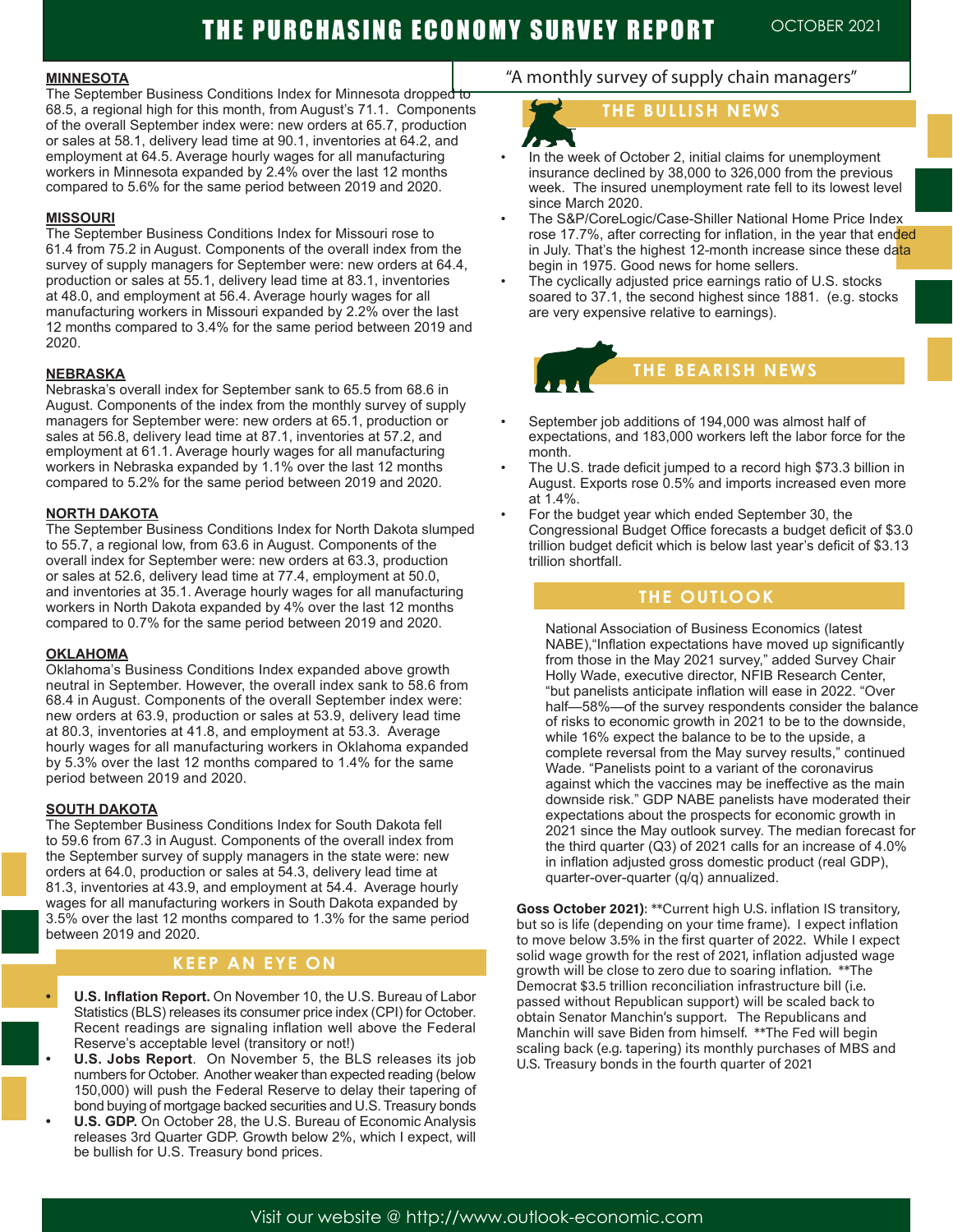### **GOSS EGGS (for recent dumb economic moves)**

Higher fuel and heating prices anyone? Canada and U.S. consumers once again got caught in the crosshairs of U.S. politicians---Michigan Governor Gretchen Whitmer and President Biden. Just as President Biden killed the Keystone XL pipeline from Canada, Governor Whitmer revoked and terminated an easement in order to shut down Enbridge Energy's Line 5. Her action, if successful, will disrupt a major supply chain that moves more than 500,000 barrels of oil and natural gas liquids a day from Canada to Great Lakes states. Grade=4.0 Goss Eggs.



## **STATISTIC OF THE MONTH**

**\$4.1 trillion.** For the first time in U.S. history, the federal government collected more than \$4 trillion in taxes for the fiscal year ending Sept. 30, 2021. This amount is almost 15% above the level collected before the 2017 tax cuts.

in the crosshairs of U.S. politicians-Higher fuel and heating prices anyone? Canada and U.S. consumers once again got caught --Michigan Governor Gretchen Whitmer and President Biden. Just as President Biden killed the Keystone XL pipeline from Canada, Governor Whitmer revoked and terminated an easement in order to shut down Enbridge Energy's Line 5. Her action, if successful, will disrupt a major supply chain that moves more than 500,000 barrels of oil and natural gas liquids a day from Canada to Great Lakes states.

### "A monthly survey of supply chain managers"

### **SUPPLY MANAGERS READING ROOM**

"Supply chain chaos is already hitting global growth, and it's about to get worse, " \*Thanks to the rollout of coronavirus vaccines, the global economy is slowly starting to emerge from the Covid-19 pandemic. \*But the pandemic has left one very destructive issue in its wake: disruption to global supply chains.\* The rapid spread of the virus in 2020 prompted shutdowns of industries around the world. Thanks to the rollout of coronavirus vaccines, the global economy is slowly starting to emerge from the Covid-19 pandemic. **https://tinyurl.com/2ts3s6hm**

### **SUPPLY MANAGER CAREERS**

Sourcing Manager – Biosystems MilliporeSigma. St. Louis, Missouri. \*Bachelor's degree preferably in a field of life science or business, advanced degree (Master's or MBA) preferred. \*Minimum 5 years professional experience in one or more of following roles: new product development, strategic sourcing, technical services, product management, supply chain in life science or pharmaceutical industries. \*Experience in a global, matrixed organization with experience in and exposure to advanced sourcing strategies. **https://tinyurl.com/rvxfjdsz**

**Follow Goss on twitter at http://twitter.com/erniegoss**

**For historical data and forecasts visit our website at: http://business.creighton.edu/organizations**programs/economic-outlook